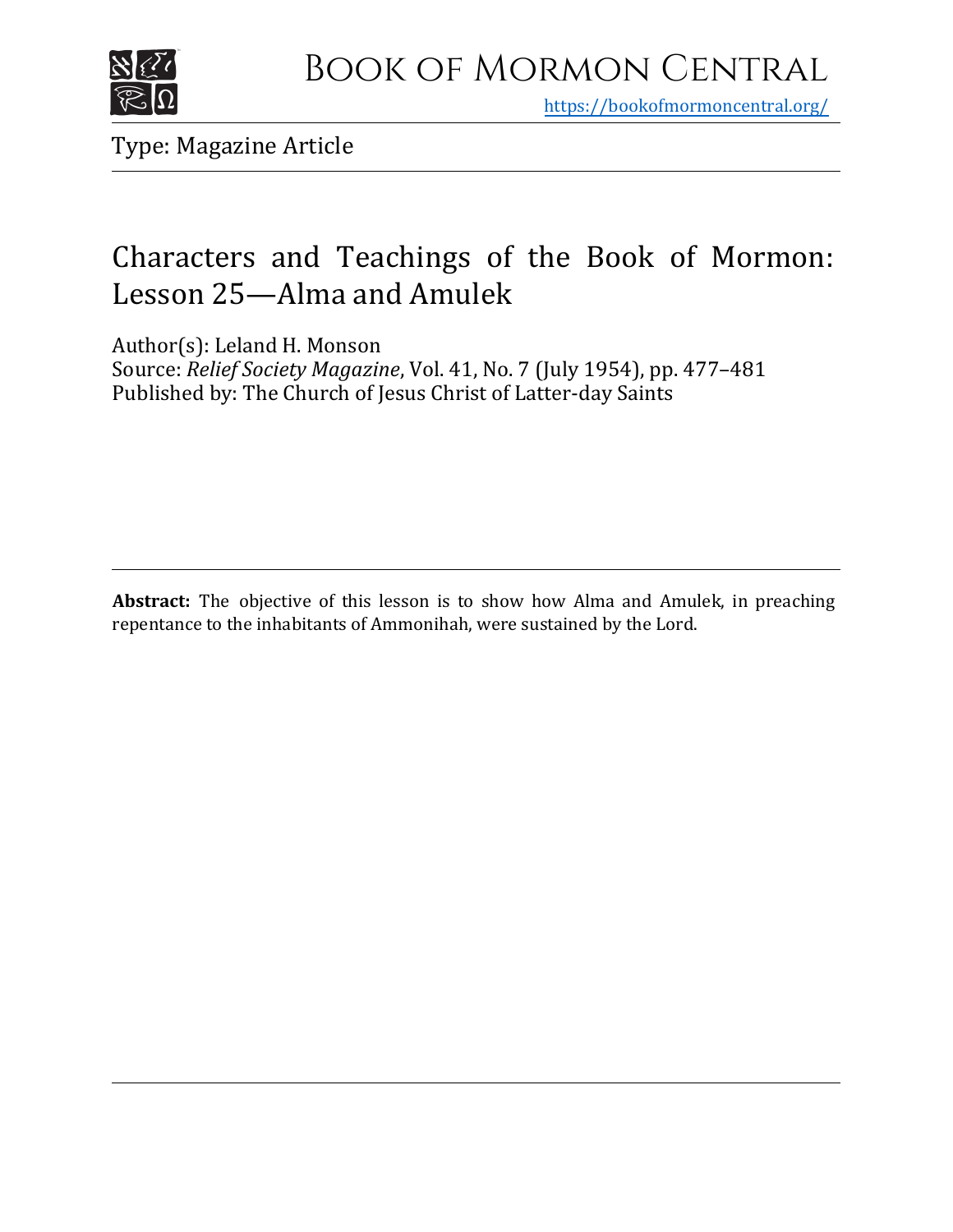**LESSON DEPARTMENT**

# $\partial$ *heology*—Characters and Teachings

### of The Book of Mormon

Lesson 25—Alma and Amulek *Elder Leland II. Monson* (Text: The Book of Mormon: Alma, Chapters 9-16) For Tuesday, October 5, 1954

Objective: To show how Alma and Amulek, in preaching repentance to the inhabitants of Ammonihah, were sustained by the Lord.

#### Alma *Preaches Repentance*

**A CCORDING** to instructions trom an angel, the same one who had appeared to Alma at the time of his conversion, he went a second time before the people of Ammonihah. Immediately they opposed him. ". . . Who is God . . . " they scoffed, "... that sendeth no more authority than one man among this people, to declare unto them the truth of such great and marvelous things?" (Alma 9:6).

Alma boldly testified of their sins and called upon them to repent, saying: ". . . O ye wicked and perverse generation, how have ye forgotten the tradition of your fathers; yea, how soon ye have forgotten the commandments of God.

. . . Yea, and if it had not been for his matchless power, and his mercy, and his long-suffering towards us, we should unavoidably have been cut off from the face of the earth.  $\ldots$ ." (Alma 9:8, 11).

Alma commanded them to repent if they expected to inherit the kingdom of God, and warned of imminent destruction if they refused, quoting the words God spoke to Lehi:

. . Inasmuch as ye shall keep my commandments, ye shall prosper in the land? . . . Inasmuch as ye will not keep my commandments ye shall be cut off from the presence of the Lord" (Alma  $9:13$ ).

He pointed out to them how this prophecy had been verified among the Lamanites. However, Alma declared that despite the fact that the Lamanites had been cursed, the Lord would show mercy to them and lengthen their period of survival in the land because it was their traditions which had kept them in ignorance. He prophesied that the day would come when this veil of ignorance would be lifted and they would receive the gospel. If, however, the people of Ammonihah re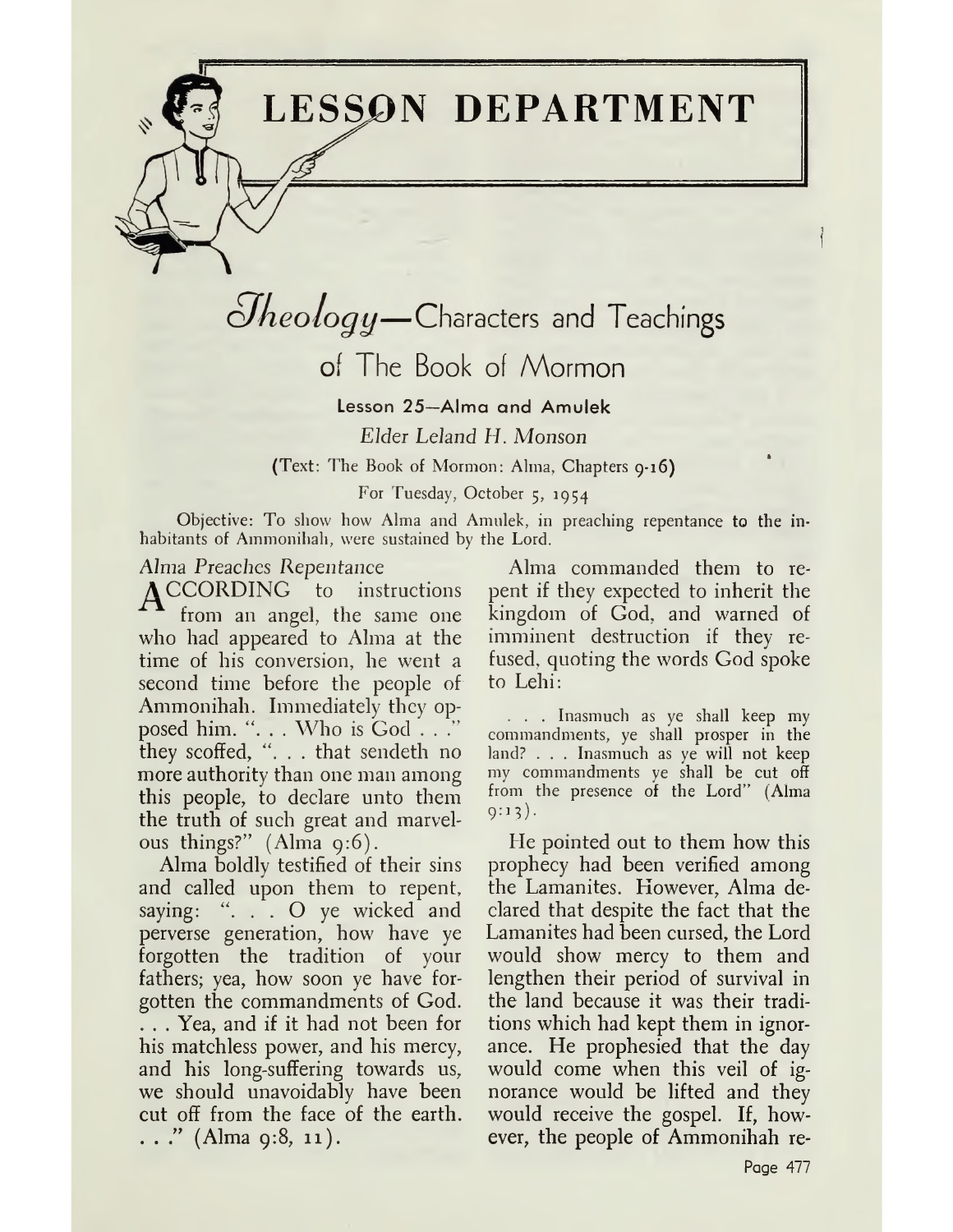fused to repent, they were told that their days would not be prolonged, but the Lord would use the Lamanites to scourge them and they should be visited with utter destruction.

After reminding his listeners of the blessings, both spiritual and temporal, which the Lord had always given to the Nephites when they had been obedient, Alma testified that the time drew near that the Son of God would come and redeem all those who would repent and come unto him, but that the wicked who would not repent must pay the price of their sins.

The inhabitants of Ammonihah were stirred to intense anger at being told that they were ". . . a hard-hearted and a stiff-necked people ... <sup>a</sup> lost and <sup>a</sup> fallen people . . ." (Alma 9:31, 32). In their wrath they sought to imprison Alma, but the Lord did not suffer this trial to come to him at this time.

#### *Testimony of Amulek*

Amulek stood before the people and testified of the truth of the words of Alma. He pointed out that he, Amulek, was a descendant of Lehi who came through the loins of Manasseh, son of Joseph who was sold into Egypt, and that he was a man of influence and wealth. However, he did not try to hide the fact that in his life he had been wicked and had rebelled against God. Amulek said: ". . . I was called many times and I would not hear . . ." (Alma 10:6). He then recounted in detail how it happened that he had become Alma's close companion. (The text Alma 10:7-11 might be read by a class member.)

At this point it appeared that some good might come as the result of the teachings of Alma and Amulek for the record states that ... the people began to be astonished . . ." (Alma 10:12) but, as is so often the case, Satan, using wily and unscrupulous men, blinded the eyes of the people.

It was customary for lawyers and judges' to be paid according to the work they did and, if they could stir up trouble, they made additional money. Since the lawyers had been elected by majority vote, the people respected them. When the lawyers began to question Amulek, the people, therefore, were swayed by their words and commenced to turn against him. His reproof of their representatives served to increase their antagonism. Amulek warned that unless they repented, and if they cast out the righteous from among them, the Lord would smite them with famine, pestilence, and the sword. " $\dots$  they cried out, saying: This man doth revile against our laws which are just, and our wise lawyers whom we have selected"  $(Alma 10:24)$ , and they called him a child of the devil.

Amulek, perceiving that the lawyers were trying to ensnare him said:

. . . O yc wicked and perverse generation, ye lawyers and hypocrites, for ye are laying the foundation of the devil; for ye are laying traps and snares to catch the holy ones of God .... <sup>I</sup> say unto you, that the foundation of the destruction of this people is beginning to be laid by the unrighteousness of your lawyers and your judges  $(Alma 10:17, 27)$ .

Zeezrom was one of the most brilliant of these lawyers, a man ". . . expert in the devices of the devil  $\ldots$ " (Alma 11:21). He crossquestioned Amulek adroitly but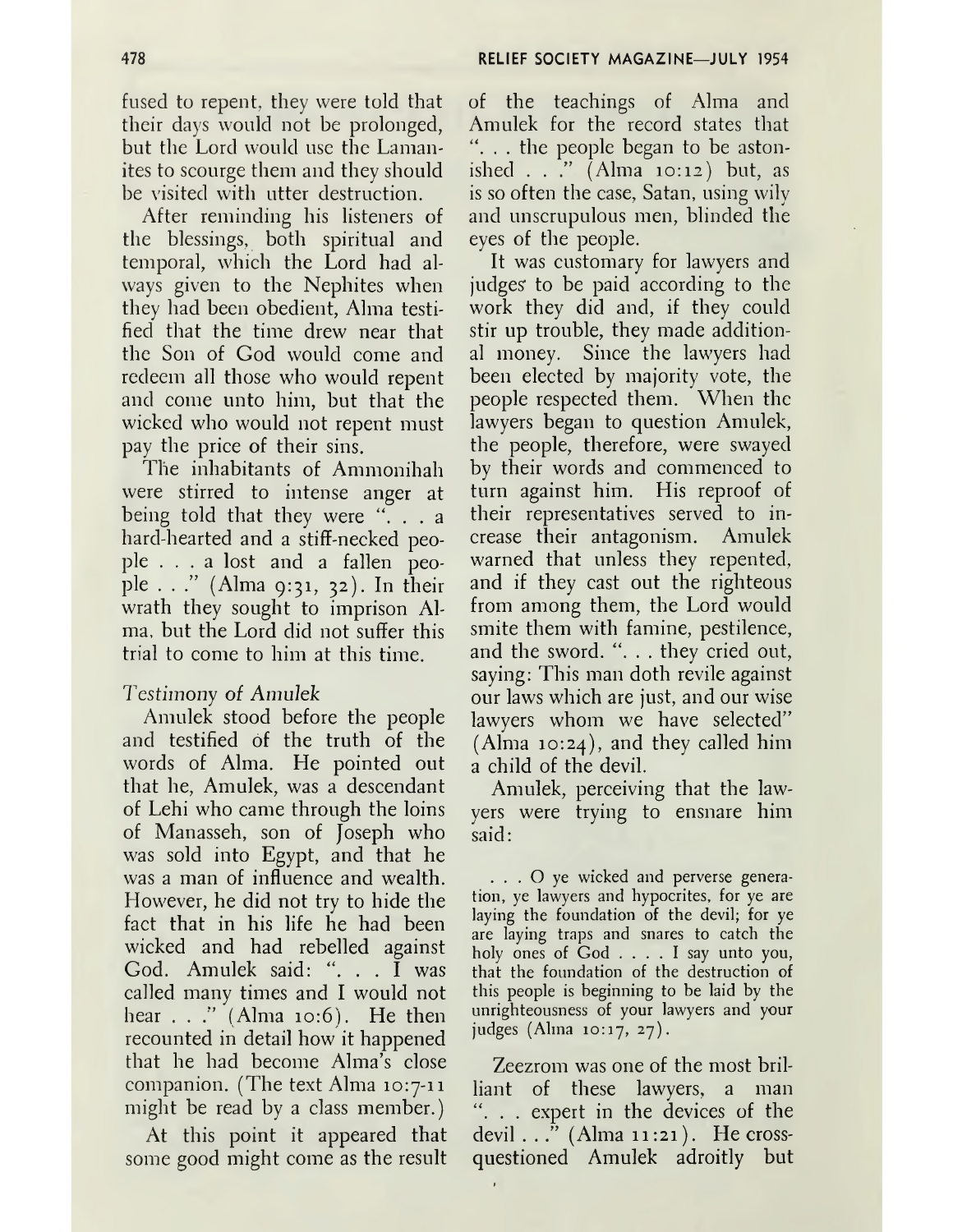without ensnaring him, for God was with his servant. Amulek then gave a comprehensive and powerful testimony concerning Christ and his mission. The record states that:

. . . when Amulek had finished these words the people began again to be astonished, and also Zeezrom began to tremble  $(Alma 11:46)$ .

#### Alma *Expounds Plan of Redemption*

*As* Alma spoke to Zeezrom, establishing the words of Amulek, Zeezrom became aware that Alma and Amulek knew the thoughts and intents of his heart. He inquired after more knowledge concerning the kingdom of God. His heart was touched, even though Alma told him plainly of his wickedness.

Alma explained how all men must appear before the judgment seat of God and be judged according to their works. Our thoughts, our words, and our work will all condemn us, if we have deviated from the path of righteousness. When men meet their God face to face before the judgment bar, they will then know of his justice and mercy, The wicked will undergo a second death, ". . . he shall die as to things pertaining unto righteousness." This Alma called a spiritual death, the second death. (See Alma 12:16,  $32.$ 

It is evident from Alma'<sup>s</sup> remarks that this life is a probationary state, a time when men may prepare for that endless state which is after the resurrection of the dead. (See Alma 12:24.) Alma also taught the people concerning the holy order of the Son of God, and of Melchisedek and Abraham. After calling the people to repentance, Alma asked them to look forward to the coming of the Savior. He declared that his coming was not far distant, that the precise time would be revealed to just and holy men.

#### *Persecution of Alma and Amulek and Their Followers*

Many of the people believed the words of Alma and Amulek, but the greater part of them rejected the message and sought the prophets' lives. The unbelievers bound Alma and Amulek with cords and took them before the chief judge. Their enemies testified against them.

Zeezrom was shocked at the evil he had caused. He was under a heavy burden of guilt and was tortured with the pains of hell. He pled with the people for Alma and Amulek saying, ". . . Behold, I am guilty, and these men are spotless before God . . ." (Alma 14:7).

But the people refused to listen. They reviled Zeezrom and spat upon him. Moreover, they cast out all the men who believed in the words which had been spoken and stoned them:

And they brought their wives and children together, and whosoever believed or had been taught to believe in the word of God they caused that they should be cast into the fire; and they also brought forth their records which contained the holy scriptures, and cast them into the fire also, that they might be burned and destroyed by fire (Alma 14:8).

And it came to pass that they took Al ma and Amulek, and carried them forth to the place of martyrdom, that they might witness the destruction of those who were consumed by fire. And when Amulek saw the pains of the women and children who were consuming in the fire, he also was pained; and he said unto Alma: How can we witness this awful scene? Therefore let 11s stretch forth our hands, and exercise the power of God which is in us, and save them from the flames  $(A)$ ma 14:9-10).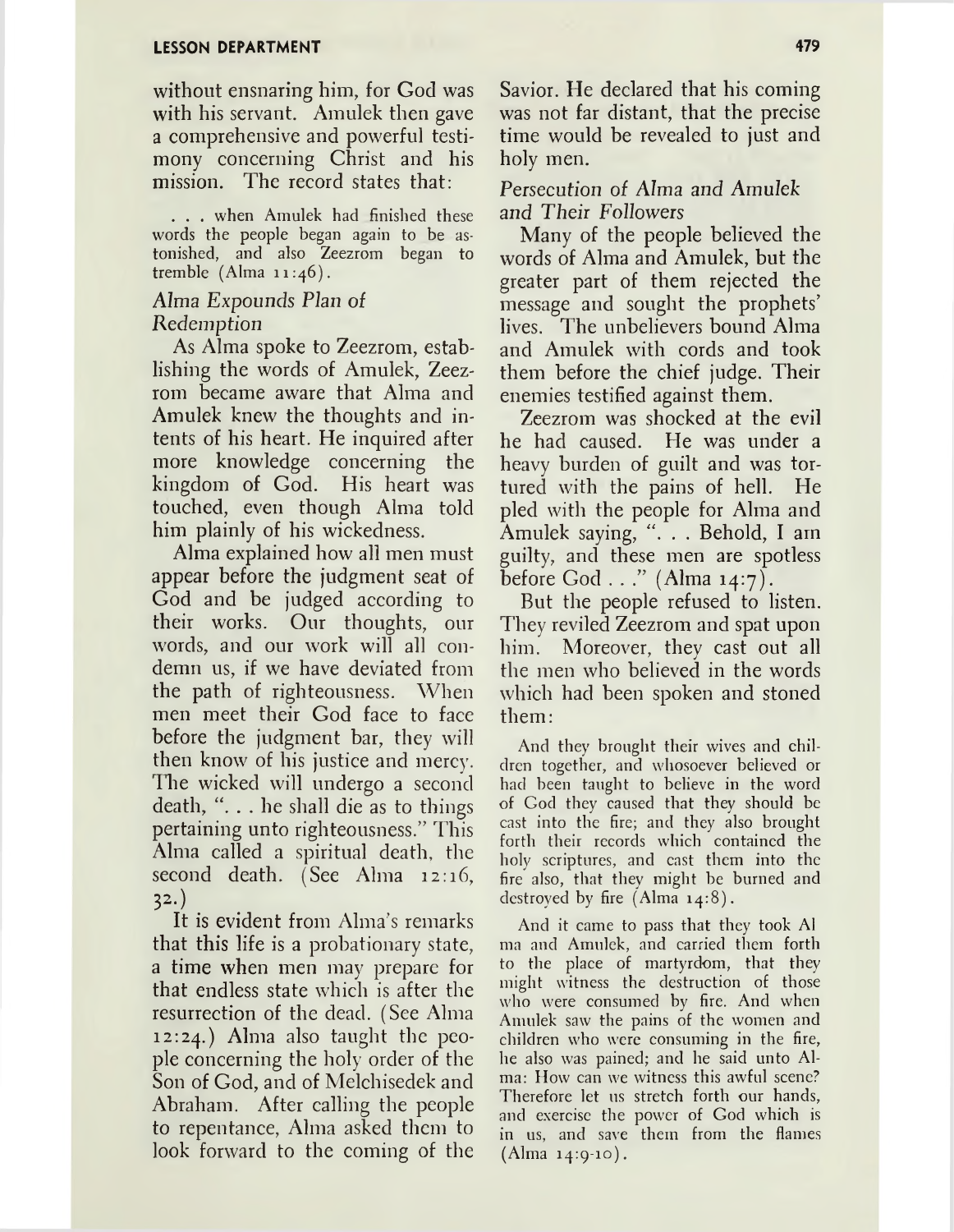Alma forbade, saying that the Spirit dictated otherwise to him, and that the Lord received them unto himself in glory. Amulek then suggested that perhaps he and Alma would also become martyrs. ". . . Be it according to the will of the Lord. But, behold, our work is not finished; therefore they burn us not"  $(A)$ lma 14:13).

When the bodies of those who had been cast into the fire were consumed, and also the records which were cast in with them, the chief judge of the land came and stood before Alma and Amulek, as they were bound; and he smote them with his hand upon their cheeks, and said unto them: ". . . After what ye have seen, will ye preach again unto this people, that they shall be cast into a lake of fire and brimstone? Behold, ye see that ye had not power to save those who had been cast into the fire; neither has God saved them because they were of thy faith . . . (Alma  $14:14-15$ .

Alma and Amulek refused to answer. They were imprisoned and questioned, but still remained silent. The chief judge and his co-workers gnashed their teeth at the silence of their prisoners and spat upon them and asked: ". . . How shall we look when we are damned?" (Alma 14:21). For days these rulers starved them, mocked them, and left them naked and bound.

After the lapse of many days, the chief judge and many of their teachers and lawyers came again to the prison. The chief judge, on this occasion, upbraided Alma and Amulek as follows: ". . . If ye have the power of God deliver yourselves from these bands . . ." (Alma  $14:24$ .

#### Power of God Comes Upon Alma *and Amulek*

After the last one had said the same words and smote them ". . . the power of God was upon Alma and Amulek, and they rose and stood upon their feet." And Alma cried, saying: ". . . How long shall we suffer these great afflictions, O Lord? O Lord, give us strength according to our faith which is in Christ, even unto deliverance" (Alma 14:25-26). And God heard and answered the plea of his servants. The shackles were loosened. They stood as free men before their oppressors.

"The fear of destruction" came upon their oppressors who sought safety in flight. But there was no safety for their tormentors. "... the earth shook mightily, and the walls of the prison were rent in twain . . ." (Alma  $14:27$ ) and the chief judge, the lawyers, priests, and teachers were buried beneath the debris. Alma and Amulek, alone, came forth unharmed.

The people of Ammonihah, hearing the noise and seeing Alma and Amulek walking out of the prison uninjured, fled in terror.

#### Alma *and Amulek in Sidom*

 $\pmb{\mathsf{I}}$ 

Obedient to divine instructions, Alma and Amulek went to Sidom where, to their joy, they discovered the people who had been cast out of Ammonihah and stoned. Zeezrom was there also. He lay sick with a burning fever, the result of his mental torment and anguish over his past sins. At Zeezrom's request, Alma and Amulek came to his